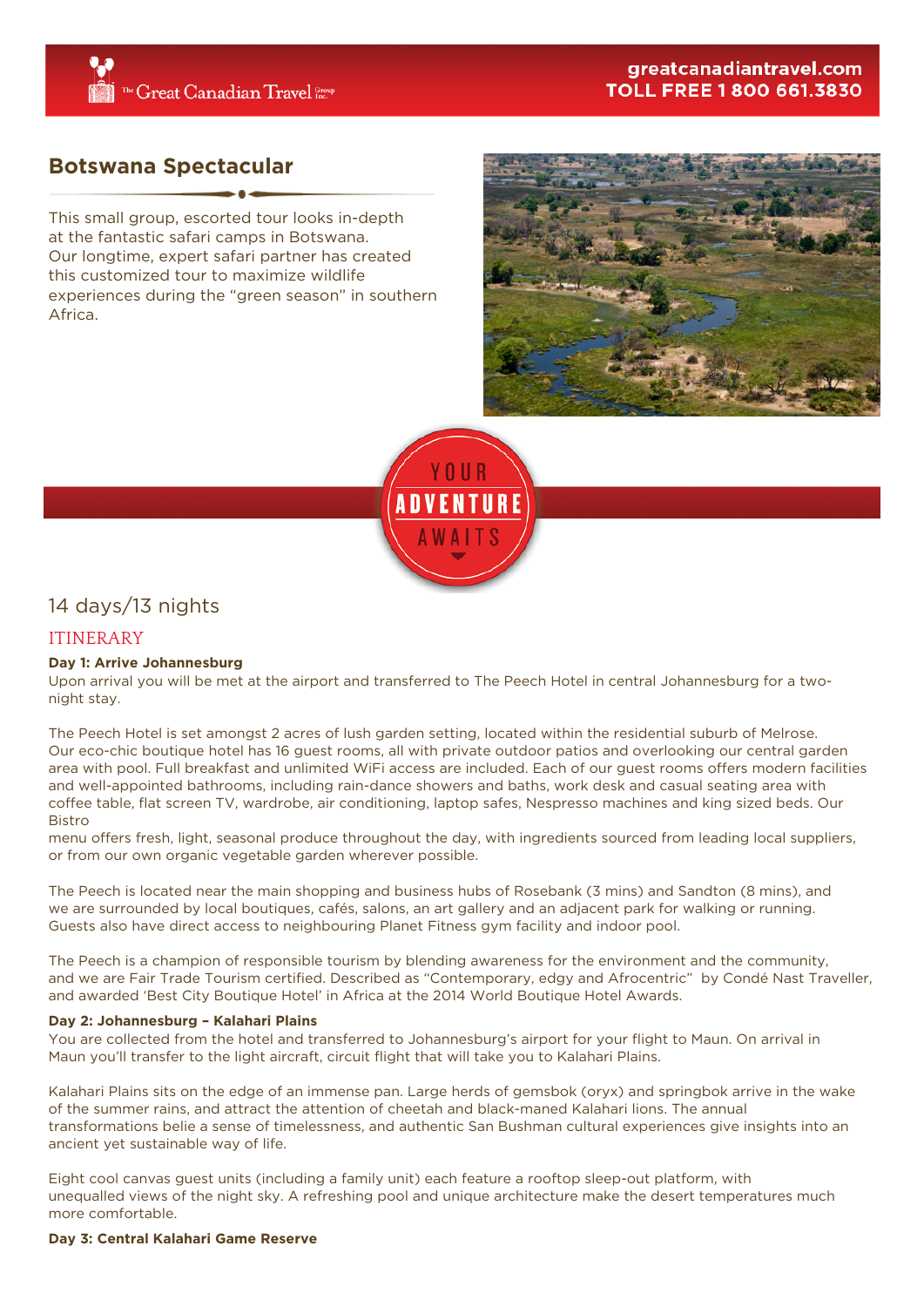Adventurous travellers seeking a truly remote African safari will be thrilled to discover it in central Botswana. The Central Kalahari Game Reserve is the second largest game reserve in the world and one of the least visited, nothing can prepare you for the sheer wonder of exploring this vast reserve with its wild, untouched beauty. The landscape is dominated by sand veld, acacias, and Kalahari apple-leaf, interspersed with grasslands and dotted with occasional sand dunes, pans and fossil river valleys. While the reserve is home to an impressive variety of wildlife, there is one animal that is rather obviously absent, the human being. It is this lack of human traffic, combined with the park's lack of infrastructure, which makes for a challenging and marvellously authentic African experience. Visitors need to be entirely self-sufficient but those willing to make the effort will be richly rewarded.

## **Day 4, 5 & 6: Kalahari Plains – Tubu Tree Camp**

A light aircraft, circuit flight whisks you from the Kalahari Plains back to Maun airport and on to Tubu Tree Camp, located on the westerns side of remote Hunda Island in the lush, oasis of the Okavango Delta.

Tubu Tree has easy access to a diverse range of habitats. Day and night game drives explore productive mopane and acacia woodlands, with Tubu Tree being well known for its leopard sightings. Wildlife movements vary with seasonal water levels, meaning that no two Tubu experiences are ever the same – but all are equally wonderful.

Eight guest tents (including one designed for families) offer breath-taking floodplain views from their elevated positions. In addition to the drama and excitement of game drives, seasonally-available water activities facilitate a different pace and perspective. Enjoy a drink at Tubu's famous open-air bar under the shade of a marula tree.

### **Day 7: Tubu Tree Camp – Savuti Camp**

Another short flight transfers you to Savuti Camp in the Linyanti Concessions.

Savuti Camp is set deep in the wilderness on the productive Savute Channel – a refuge for a variety of wildlife. For many years the channel was dry, before the waters returned in 2008 and abundant game congregated around and adapted to their new surroundings. As part of a natural cycle, the channel is dry once more, resulting in a rich feeding ground and corridor between the surrounding mopane woodlands for both plains game and predators. Savuti is about 17 kilometres "downstream" from the Zibadianja Lagoon – the source of the Channel.

Accommodation comprises seven large en-suite canvas-and-thatch rooms (including a family unit) that are raised off the ground and face onto the Savute Channel. From the thatched dining area, a pool and large viewing area with fire deck extend outwards on raised wooden decks. Activities on offer are day and night game drives, nature walks with a guide (depending on qualified guide availability) and boating (water levels permitting). The log-pile hide, close to camp, and the sunken hide offer unique ways of watching wildlife at the water's edge. Two Star Beds – Southern Cross

and Orion – approximately 20 minutes from camp, are a magical, unique way for guests to experience the African bush.

#### **Day 8: Savuti Camp, Linyanti Concessions**

The Kwando-Linyanti river system is home to a series of private game reserves, known for their exotic animal species and luxury safari options. An abundance of wildlife roams freely between the woodland habitats, ancient floodplains

and forests that make up these lush, unfenced reserves. The big game in this area increases dramatically during the dry season when the area hosts large herds of impala, blue wildebeest, giraffe and buffalo as well as the world's highest density of elephant. Several packs of wild dog are found in the area and lion, leopard and cheetah are frequently sighted. Night drives allow for the discovery of nocturnal creatures such as civets, genets, honey badgers and spring hares. This vast, untamed wilderness is the perfect location for those seeking a unique African adventure in an

exclusive and remote big game habitat.

The activities on offer include day and night game drives, guided walks (on request) and seasonal boating, depending on water levels. Nearby platforms and hides also present excellent wildlife opportunities.

#### **Day 9: Savuti Camp – Kasane – Victoria Falls**

Time to say good-bye to Savuti Camp and catch your flight via scheduled, light aircraft to Kasane Airport. From here you fly on to Victoria Falls. A transfer is included on to your very comfortable accommodation at Ilala Lodge.

The warmest of welcomes awaits you at Ilala Lodge Hotel, with a gracefully distinguished ambiance and attentive yet discrete service that always comes with a smile. The sublime surroundings of this boutique hotel will reawaken your senses while the power of the majestic Victoria Falls renews your spirit. Relax in luxurious style. Listen to the meditative rhythm of the great Zambezi as you drift off to sleep. As morning comes, gently awake and lift your head to see the spray of the majestic Victoria Falls across the unspoiled horizon – and let your soul sigh.

Feel at ease in elegant and spacious rooms with African Teak furniture, soft, crisp linen – all en-suite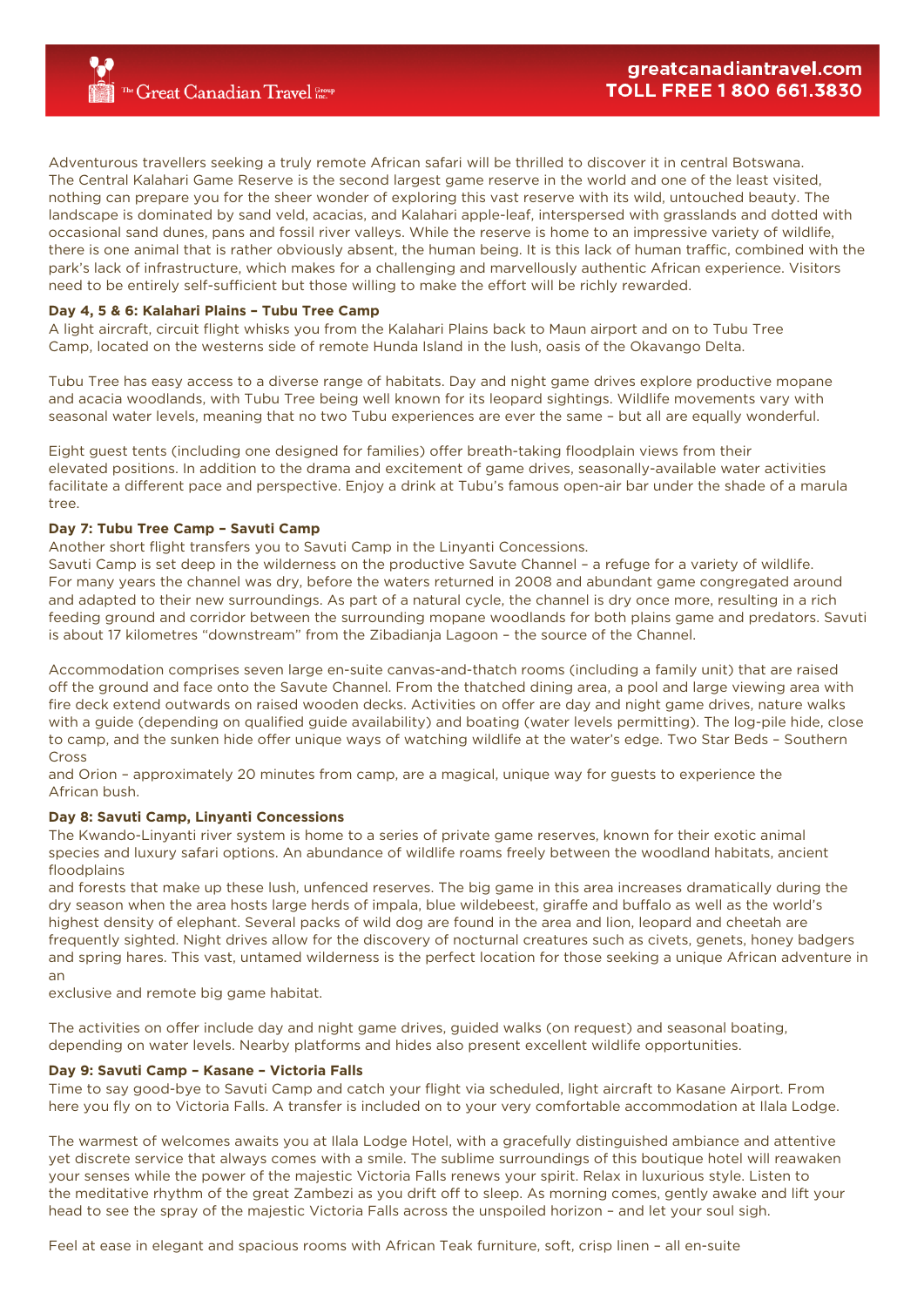facilities, bathroom with separate shower, air conditioning, overhead fan, satellite TV, hair dryer, tea & coffee making facilities, free WiFi and a safe. The view from your room looks across the lawns to the National Parks where elephant, warthog, impala or the occasional buffalo might be passing by or simply grazing on the lawn or in the tree line.

Experience new tastes, indulge in unusual flavours and enjoy delectable dishes at the award winning restaurant "The Palm"; dine in view of the spray of the majestic Victoria Falls! Ilala Lodge also has a spa, where you can spoil yourself after your days on safari!

#### **Day 10: Victoria Falls, Zimbabwe**

A variety of local activities are available such as river walks, cruises down the Zambezi River, helicopter tours over the falls and for the adventurers zip-lining or bungee-jumping. Or simply choose to sit with a nice, cool drink and take in the spectacular views.

#### **Day 11: Victoria Falls – Cape Town**

Today it's time to bid farewell to Victoria Falls and transfer to the airport for your flight to Cape Town. We'll be driven to the centrally located, historic property, The Victoria and Alfred Hotel.

The Victoria and Alfred Hotel offers charming colonial ambience in a central, prestigious location on the pier-head of the world's most famous working harbour – the famed V&A Waterfront. This exceptionally elegant hotel occupies a converted historic warehouse and boasts 94 exquisitely designed contemporary rooms. If you are seeking luxurious accommodation, world-class hospitality and spectacular views of Table Mountain, look no further than this remarkable, historically rich, landmark hotel.

#### **Day 12: Cape Town**

Today we go on a full day peninsula and Table Mountain tour. The first stop (weather dependent) is Table Mountains Lower Cableway Station, for a 5 minute revolving cable car ride to the top. 1,067m above sea level, Table Mountain affords birds-eye views of both the city and Peninsula, as you explore its summit. Descend and depart the city along the Atlantic seaboard, past the coastal suburbs of Clifton, Camps Bay, Bakoven and Llandudno and on to the fishing village of Hout Bay. Navigate the 114 curves of 600m high Chapmans Peak Drive, one of the world's most spectacular

passes, past the Capes longest beach near Noordhoek and the coastal hamlets of Kommetjie and Scarborough with a chance of seeing Southern right whales offshore from June – November! After lunch at a popular coastal restaurant, we enter the Cape of Good Hope section of the Table Mountain National Park with its unique Cape fynbos vegetation and home to birds like African black oystercatchers and Cape sugarbirds as well as to very special fauna including Cape mountain zebra, bontebok (both endemic) and the charismatic Cape baboon.

Climb (or ride the world's first environmentally friendly funicular) to Cape Point Lighthouse, to capture the magical vistas of False Bay, and stop at the south-westernmost point of Africa: breath-taking Cape Point. Drive on to Boulders

Beach for a close-up encounter with a colony of African penguins, before heading home through the naval village of Simonstown and over Boyes Drive, taking in views of the fishing harbour at Kalk Bay and the seaside hamlets of St. James and Muizenberg.

#### **Day 13: Winelands**

Depart the city for the Winelands in the nearby Boland Mountains for a leisurely exploration of historic towns, liquid delights, gastronomic wonders and home-grown hospitality. Wine estates visited will vary according to client preferences, but the tour generally includes the region's major wine producing areas of Stellenbosch, Paarl and Franschhoek, and there are chances aplenty en route for tastings of world-renowned reds and whites, as well as Cap Classiques South Africas answer to Champagne. Lunch at one of the many classic, award-winning restaurants in the area. Natural and historic heritage abounds in this area and your tour may take in sights like the Afrikaans Language Monument with its panoramic Boland views. Idyllic Franschhoek, nestled in a valley settled by French Huguenots in 1688, is a delight for both antique lovers and gastronomes alike. Stellenbosch, South Africas secondoldest town,

provides another glimpse of classic 17th century Cape style, with a chance to browse quaint Dorp Street and the many museums, galleries and shops of this lovely university town.

#### **Day 14: Depart Cape Town**

Today, our tour ends with a transfer from the hotel to the Cape Town airport. Should you wish to extend your time in Cape Town you may do so. Please ask us to extend your hotel stay as needed.

## Details

**Group Size:** Minimum 10

#### **2020-2021 Dates:**

February-April – inquire with our African Experts for the next available escorted tour date.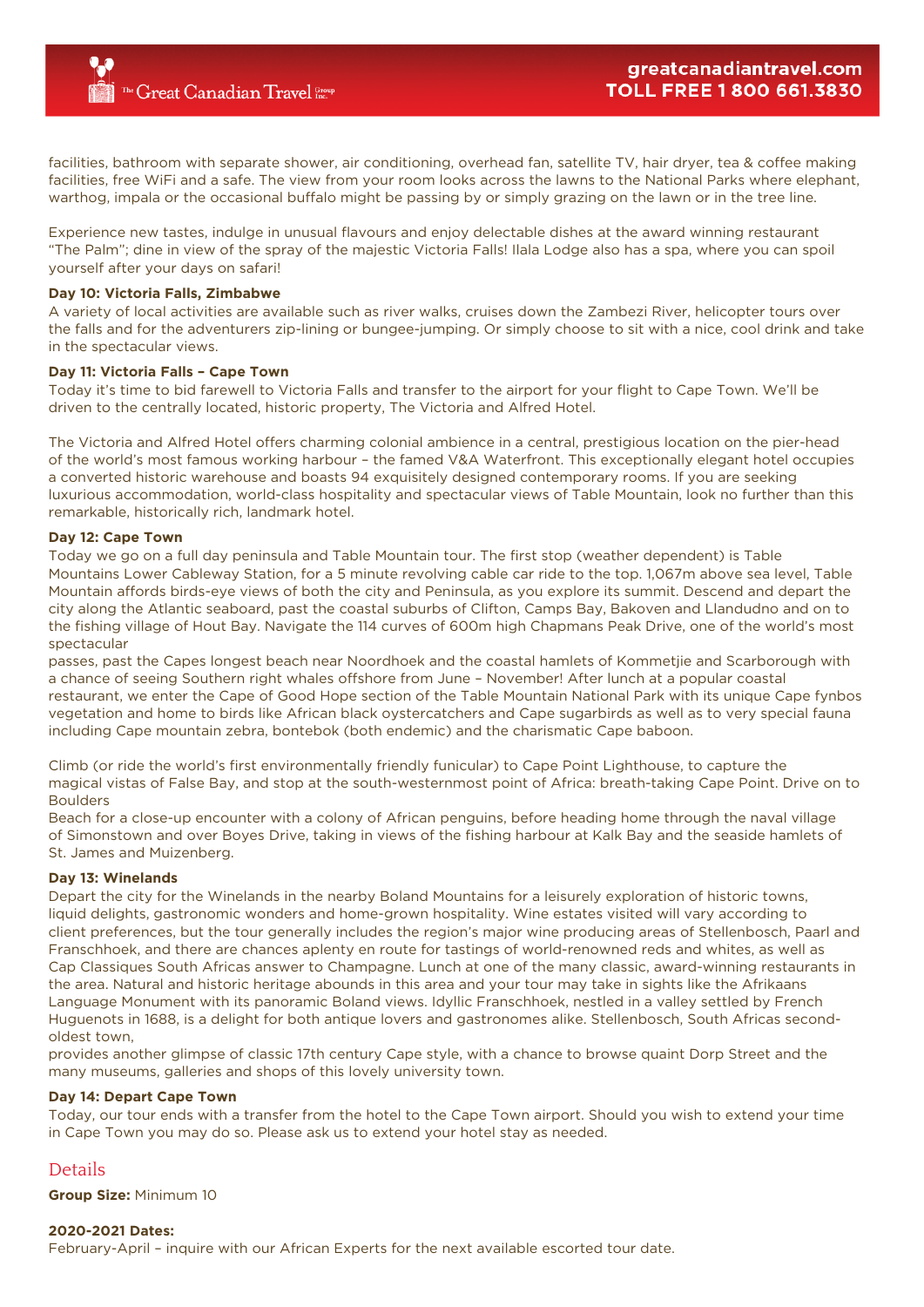### **2020-2021 Pricing**

February and March From US\$10,999 / CA\$14,400 – twin April From US\$11,889 / CA\$15,575 – twin

Prices are "starting from" rates in US\$ and CA\$, per person based on two people sharing a twin room. Single rates are available on request. Final pricing will depend on the availability of components and exchange rates in place at the time of your reservation.

#### **Trip Code:**

008896-W20

## INCLUDED

- Transfers from Johannesburg airport on arrival to downtown hotel, and return
- One night of accommodation in Johannesburg at The Peech Hotel, or similar
- Scheduled circuit, light aircraft flight from Maun to Kalahari Plains and return
- Two nights of accommodation at Kalahari Plains
- Scheduled circuit, light aircraft flight Kalahari Plains to Maun and on to Tubu Tree Camp, Okavango Delta
- Three nights of accommodation at Tubu Tree
- Scheduled circuit, light aircraft flight from Tubu Tree Camp to Savuti Camp, Linyanti Concessions
- Two nights of accommodation at Tubu Tree Camp
- Accommodation at all camps in tented rooms

• All meals, twice daily scheduled camp activities/drives, park fees, laundry service, all local drinks (excludes premium imported brands and champagne)

- Services of lodge guides and staff
- Scheduled circuit, light aircraft flight from Savuti to Kasane airport and on to Victoria Falls airport
- Transfer from Victoria Falls airport to centrally located hotel, and return
- Two nights of accommodation at Ilala Lodge or similar, in Victoria Falls
- Breakfast at hotel in Victoria Falls
- Transfer from Cape Town airport to downtown hotel
- Three nights of accommodation at Hotel Victoria and Alfred, or similar

• Full-day Peninsula and Table Mountain Tour in Cape Town, including bottled water, lunch, entrance fees and cableway ticket

- Full-day Winelands Tour including bottled water, lunch, entrance fees for wine tastings, cellar tour and museums
- Transfer from Cape Town hotel to the airport for departure
- Accommodation taxes, Tourism Levies, VAT and GST
- Escorted by a Great Canadian Travel Africa Specialist

## NOT INCLUDED

- International flights to Johannesburg, returning from Cape Town
- Flights from Johannesburg to Maun and Victoria Falls to Cape Town
- Meals not specified
- Drinks, park and entrance fees, porterage, extra tours/excursions and transfers not specified
- Guide and camp staff gratuities
- Travel insurance
- Passport and visa fees, as required
- Items of a personal nature
- Optional sightseeing in Victoria Falls
- Airport taxes, payable in US\$, cash only
- Any new government taxes, levies, fuel surcharges or industry increase beyond our control

## TOUR NOTES

Great Canadian Travel has partnered with this premier safari tour company since 1983 to create exciting travel experiences in Botswana. We concentrate on offering departures in the African "green season". The green season includes the months of February and March, which is winter in Canada. However, it is summer in southern Africa! The green season offers spectacular savings in Botswana, often referred to as the best safari destination in Africa.

By camps in different ecosystems in Botswana, the safaris provide a real diversity and wilderness experience that one can enjoy in privacy and high comfort. The itinerary includes the Central Kalahari Game Reserve, Okavango Delta and the Linyanti Concessions, a natural oasis in Botswana with an air of untouched beauty teeming with wildlife. These fly in safaris are unsurpassed value as we use luxury camps on private concessions, open vehicles and off-roading,